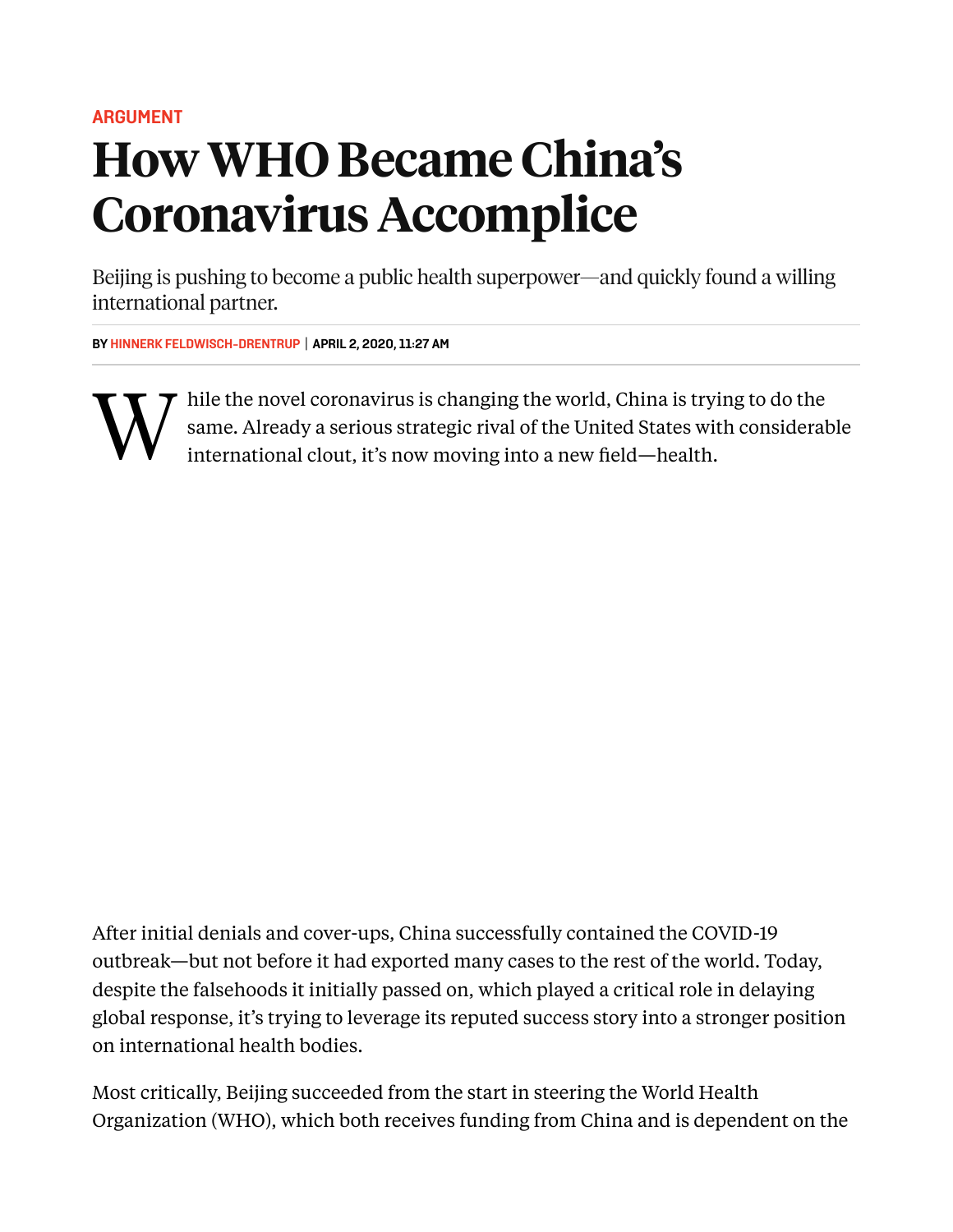regime of the Communist Party on many levels. Its international experts didn't get access to the country until Director-General Tedros Adhanom visited President Xi Jinping at the end of January. Before then, WHO was uncritically repeating information from the Chinese authorities, ignoring warnings from Taiwanese doctors unrepresented in WHO, which is a United Nations body—and reluctant to declare a "public health emergency of international concern," denying after a meeting Jan. 22 that there was any need to do so.

After the Beijing visit, though, WHO said in a [statement](https://www.who.int/news-room/detail/28-01-2020-who-china-leaders-discuss-next-steps-in-battle-against-coronavirus-outbreak) that it appreciated "especially the commitment from top leadership, and the transparency they have demonstrated." Only after the meeting did it declared, on Jan. 30, a public health emergency of international concern. And after China reported only a few new cases each day, WHO declared the coronavirus a pandemic March 11—even though it had spread globally weeks before.

## [Mapping the [Coronavirus](https://foreignpolicy.com/2020/03/04/mapping-coronavirus-outbreak-infographic/) Outbreak: Get daily updates on the pandemic and learn how it's affecting countries around the world.]

WHO was keen to broadcast Beijing's message. "In the face of a previously unknown virus, China has rolled out perhaps the most ambitious, agile and aggressive disease [containment](https://www.who.int/docs/default-source/coronaviruse/who-china-joint-mission-on-covid-19-final-report.pdf) effort in history," WHO experts said in their February report on the mission to China. The country had gained "invaluable time for the response" in an "allof-government and all-of society approach" that has averted or delayed hundreds of thousands of cases, protecting the global community and "creating a stronger first line of defense against international spread."

China's "uncompromising and rigorous use of non-pharmaceutical measures" provides vital lessons for the global response, the WHO report said. Beijing's strategy "demonstrated that containment can be adapted and successfully operationalized in a wide range of settings." However, while recommending China's epidemic control policy to the world, WHO neglected the negative externalities—from economic damage to the failure to treat many non-coronavirus patients, psychological woes, and human rights costs.

It's not surprising that China's containment strategy was effective, said Richard Neher, virologist at the University of Basel. "The big lockdown, centralized quarantine, and contact tracing for sure accelerated the decline," Neher said. Lawrence O. Gostin, director of the WHO Collaborating Center on National and Global Health Law at Georgetown University, points to "major human rights" concerns with the lockdown techniques pioneered in China and now—to a different degree—adopted in many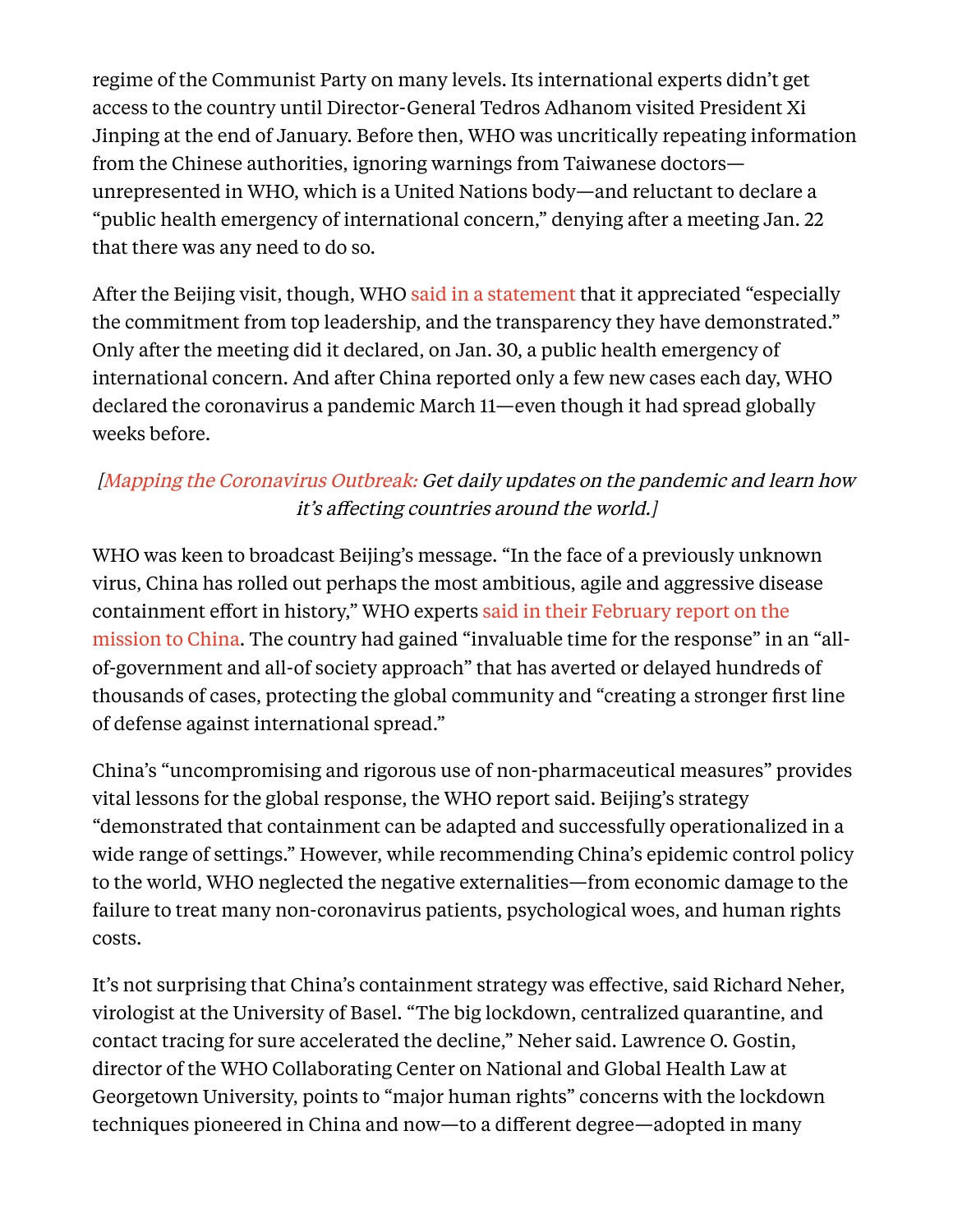nations. Gostin recommends standard public health measures like testing, treatment, contact tracing, and isolation or quarantine "as scientifically justified."

While the rising number of cases elsewhere shows that China isn't alone in failing in the initial stages of an outbreak, the full story of the Chinese loss will probably never be known—and certainly not recognized by WHO or other bodies.

One reason is that official data from China is often highly dubious—which can lead to ill-advised health policies in other countries, since studies based on information from China are the first used to understand COVID-19. Countless cases of people dying at home in Wuhan—some being described in social media posts—will probably never go into the statistics. And while a report by [Caixin](https://www.caixinglobal.com/2020-03-01/chinas-decision-to-leave-asymptomatic-patients-off-coronavirus-infection-tally-sparks-debate-101522529.html) on the Chinese province of Heilongjiang said that a considerable percentage of asymptomatic cases has not been reported which amounts to about 50 percent more known infections in China, according to a South China Morning Post report on classified [government](https://www.scmp.com/news/china/society/article/3076323/third-coronavirus-cases-may-be-silent-carriers-classified) data—WHO takes numbers reported by Beijing at face value.

"I thought the greatest success of the Chinese party-state was in getting the WHO to focus on the positive sides of China's responses and ignore the negative sides of the responses," said Steve Tsang, director of the China Institute at the SOAS University of London. "With the WHO presenting China's responses in a positive light, the Chinese government is able to make its propaganda campaign to ignore its earlier mistakes appear credible and to ignore the human, societal, and economic costs of its responses."

## **Keep your eye on the ball.**

Sign up for *Foreign Policy*'s latest pop-up newsletter, While You Weren't Looking, for a weekly update on the world beyond the coronavirus pandemic. Delivered Friday.

### Enter your email and the state of the state of the state of the state of the SIGN UP

By signing up, I agree to the [Privacy](https://foreignpolicy.com/privacy/) Policy and [Terms](https://foreignpolicy.com/termsofuse/) of Use and to occasionally receive special offers from Foreign Policy.

Indeed, WHO closes its eyes to such problems. "China reported and isolated ALL individuals with laboratory-confirmed COVID-19," Christian Lindmeier, a WHO spokesperson, said in mid-March. However, Chinese authorities only in the beginning of April started to make current numbers of asymptomatic cases with lab-confirmed infections public—which also are included in the WHO case definition for COVID-19. "Every country has its own self-reporting processes", Lindmeier said. WHO epidemiologist Bruce Aylward, who headed the visit, said in an [interview](https://www.vox.com/2020/3/2/21161067/coronavirus-covid19-china) that China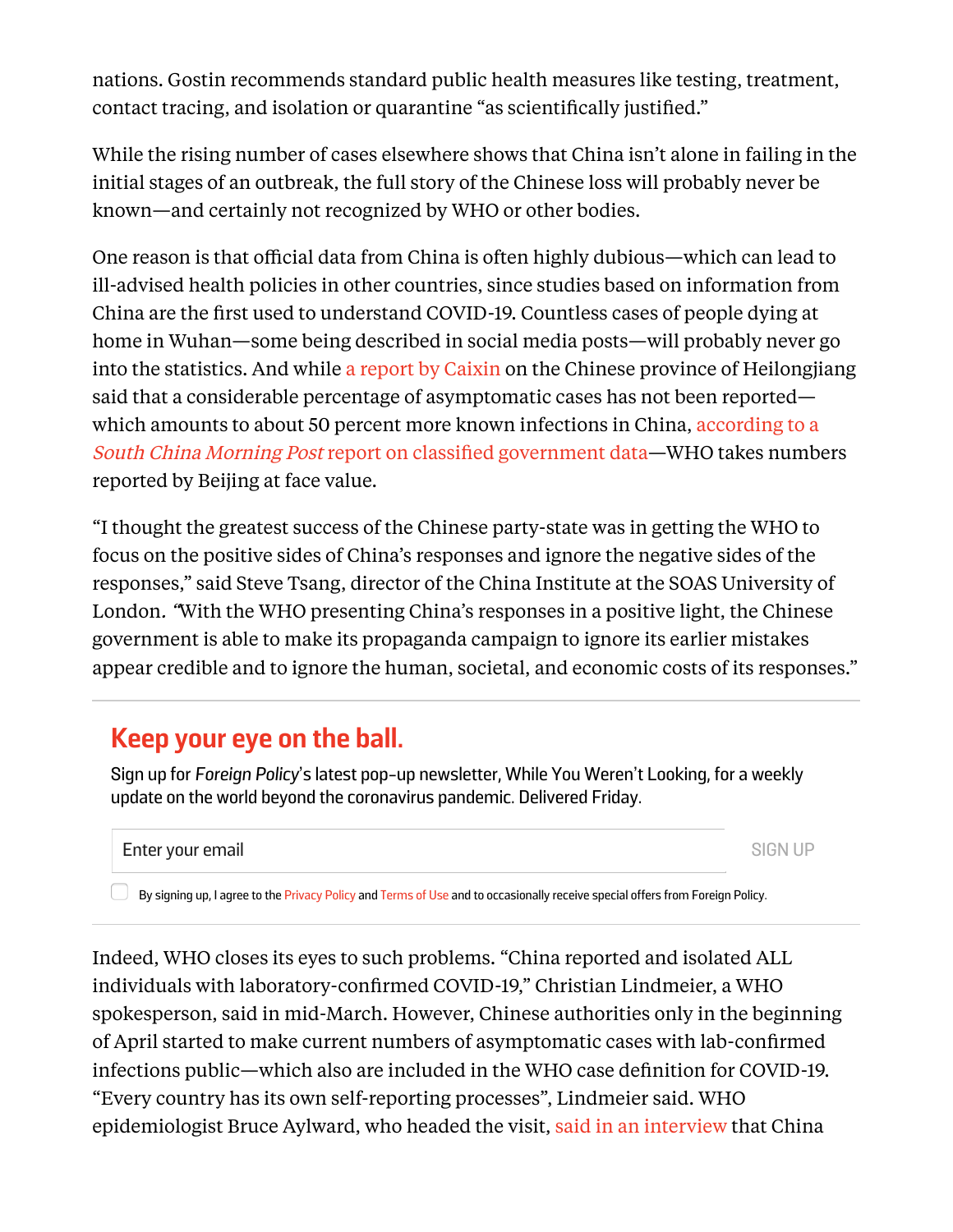was not hiding anything. When asked how many people have been put in quarantine, isolation, or residential restriction, Lindmeier referred to numbers from China's National Health [Commission—which](https://www.nytimes.com/2020/02/15/business/china-coronavirus-lockdown.html) are much smaller than the numbers calculated by the New York Times. "WHO works with these data," he said.

Yet it is unclear whether the WHO experts who traveled to China sufficiently understood the situation on the ground. For example, based on numbers from the South China province of Guangdong, WHO argued that undetected cases are rare. However, a screening program for COVID-19 only included patients seen at fever clinics; most of them probably showed at least a fever. In Germany, most of the people who tested positive did not show a fever. It is easily possible that there has been a substantial number of undetected cases, Neher said, which is the "big unknown" in calculations of the death rate.

WHO also left many questions open about how exactly public engagement was managed in its report. Chinese people have reacted "with courage and conviction," it says; they have "accepted and adhered to the starkest of containment measures." While this is probably true for many, others were likely motivated by a statement of the Supreme People's Court: People carrying the virus who don't follow [quarantine](http://english.court.gov.cn/2020-02/13/content_37533573.htm) restrictions "face jail terms ranging from three to 10 years if the consequence is not serious," it says. Otherwise, they could face a life sentence or death.

"The community has largely accepted the prevention and control measures and is fully participating in the management of self-isolation and enhancement of public compliance," the WHO report says. In China, no measures have been implemented that could not also be used elsewhere, Aylward claimed in an [interview.](https://www.riffreporter.de/corona-aylard-who-china/) Apparently, the WHO mission didn't have the chance to speak with people with opposing views. Many Chinese people told him that they all have been attacked together and need to react in a united fashion, Aylward said.

The very uniformity of this narrative should have been a wake-up call, said Mareike Ohlberg from the Berlin-based Mercator Institute for China Studies. Indeed, the whole trip of both foreign and national experts seems to have been organized along Potemkinesque lines for a team where most of its international members lacked linguistic skills and familiarity with China. "We really didn't have much interaction until after all the site visits," said Clifford Lane, a deputy director at the U.S. National Institute of Allergy and Infectious Diseases and a member of the [delegation.](https://www.sciencemag.org/news/2020/03/quarantined-scientist-reveals-what-it-s-be-china-s-hot-zone) It was his first trip to China, he told *Science*. "I was really surprised with how modern the cities were."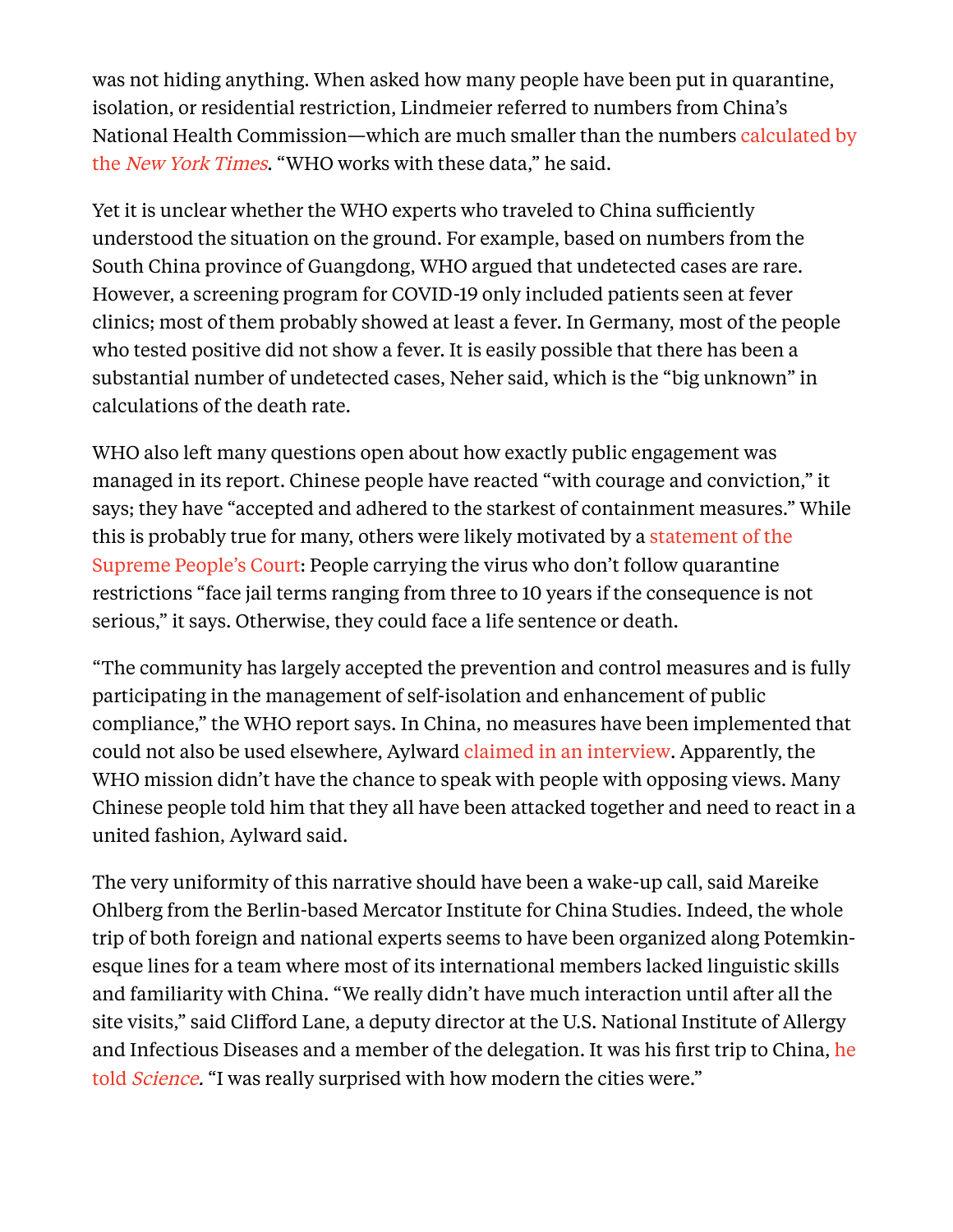Ohlberg said the statements of the WHO have clearly been heavily influenced by the Chinese Communist Party. She says she was surprised that, from the start, many experts uncritically repeated information from Beijing and "preached confidence in the WHO and the Chinese government." The WHO report rightly emphasized the heroic commitment of the population of Wuhan. "But it's important that the WHO does not degrade itself to an instrument of the Chinese government—which does not want to make transparent how the population suffered," she said.

Osman Dar, global health expert at Public Health England and the Royal Institute of International Affairs, said that China is no different from other countries that seek to exert influence. WHO had evolved out of colonial-era international sanitary conferences convened by the European powers and expansionist U.S. policy, he said. Since WHO was controlled and largely influenced by the national interests of Western powers before, in the past 20 years, countries like China "have started to have more influence in the global health space."

Beijing's say is growing not only at WHO, but also in the health policies of more and more countries. This also is an [important](https://www.sciencedirect.com/science/article/pii/S2414644719300089) area in China's Belt and Road Initiative and its activities in African countries. It may be doubted whether Beijing always acts in the best interests of its partners. "Chinese health aid allocation is poorly related to direct health needs of African countries," French researchers last year [concluded.](https://www.cairn.info/revue-d-economie-politique-2019-4-page-619.htm?contenu=article)

The same is true for the current outbreak, which is politically [important,](https://www.tagesspiegel.de/wissen/coronavirus-vorsorge-in-entwicklungslaendern-menschen-zu-isolieren-waere-eine-herausforderung/25622332.html) said Tankred Stöbe, former president of MSF (Doctors Without Borders) Germany and a former member of the International Board of MSF International. In February, he traveled to Southeast Asia (SEA) as a COVID-19 emergency coordinator for Doctors Without Borders. Countries like Laos, Cambodia, and Thailand "cannot escape the influence of China," he said. "I know about meetings where representatives of China have said: Dear friends in Southeast Asia, we're interested in continuing good cooperation. It is clear for us that you must let your borders open—otherwise we would have to rethink our friendship." The countries "cannot refuse," Stöbe said. Countries like Cambodia and Pakistan kept accepting flights from China during the outbreak.

For political reasons, "Vietnam can't close its border with China," physician Rafi Kot told the Israeli [newspaper](https://www.haaretz.com/world-news/.premium-what-israel-can-learn-from-vietnam-on-how-to-beat-the-coronavirus-1.8589685) *Haaretz*. He founded several medical centers in the country. "The Chinese have put immense pressure on everyone: the Koreans, Vietnam, everyone," he told the newspaper. "Asian countries cannot act as they want vis-a-vis China because it's the big power in the neighborhood." While Cambodia closed its